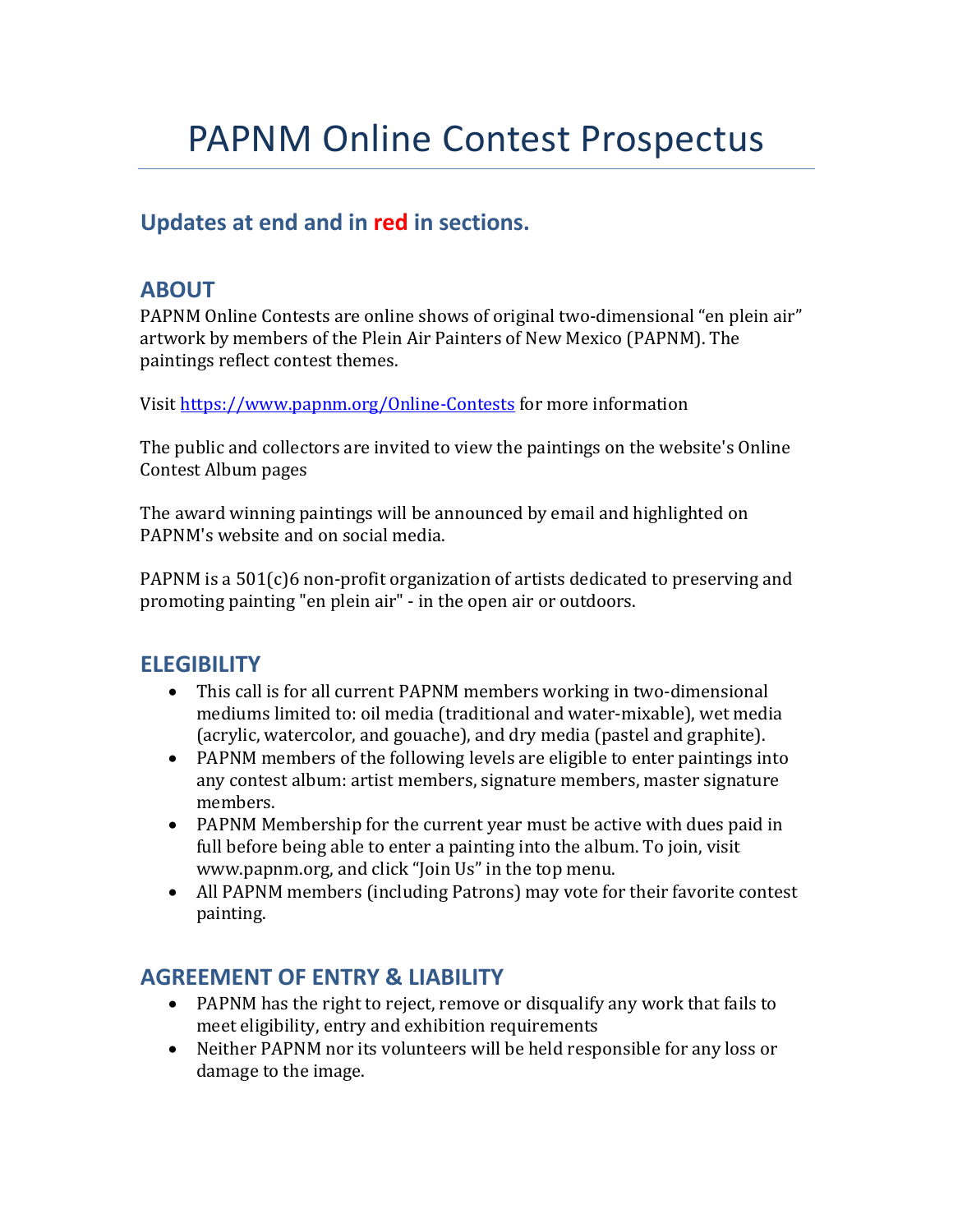- PAPNM reserves the right to reproduce accepted artwork for publicity purposes.
- PAPNM reserves the right to reject work deemed unsuitable for public viewing.

### **ENTRY REQUIREMENTS**

- Each artist may submit ONE image per contest.
- $\bullet$  There is no entry fee.
- Work must be at least 80% completed "en plein air" (outside in "fresh air"). \*
- Work must be of a scene executed in real life.\*
- Work should capture the spirit of the contest theme.
- $\bullet$  Work must be painted during the specified contest period..
- Work must not violate copyright laws. All work must be an original concept and painted solely by the entering artist.
- Work done under the guidance of an instructor is not eligible for entry.

\*unless otherwise specified for a particular contest 

### **ENTRY INSTRUCTIONS**

- Enter your (one) painting by uploading the painting's jpeg/jpg image to the contest's album.
- To upload the image, please follow the instructions here. You will be required to caption the image after uploading. Be sure that you are logged on the website in order to upload your image or add/edit the caption.
- New on  $4/1/2022$ : the signature must be removed from the image or covered. Images with visible signatures will be deleted from the album and the artist notified.
- New on  $4/12/2021$ : the image should be sized less than 5 megabytes. Note that the system resizes the enlarged image for display on our site to 600 pixels in width. The administrator reserves the right to resize the original image to comply with the 'enlarged image' sizing.
- The quality of the image is the responsibility of the artist; it should be cropped so that only the image is visible.
- Note the **new**\* instructions below for inserting your name AFTER the voting.

### **UPLOAD IMAGE**

- 1. Navigate to the contest album page
- 2. Log on as a member if you haven't already done so.
- 3. Select the Upload photos button. The button is only visible if you are logged on AND during the Upload period.
- 4. A popup "Upload photos" will appear with five lines (use only ONE).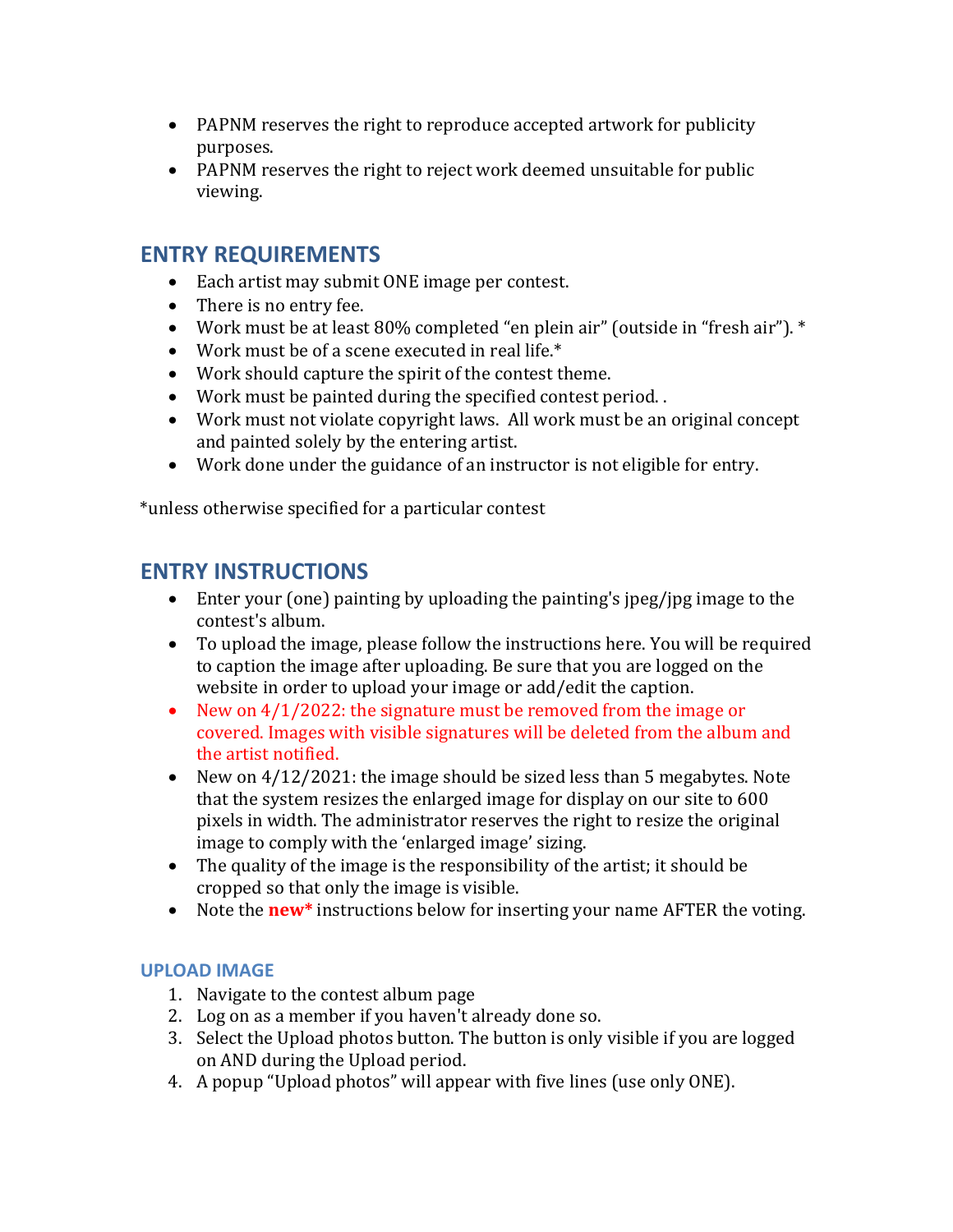- 5. Select a Choose File option on one line; a display of your computer's file structure will appear.
- 6. Select the desired image on your computer (on the phone, you may need to navigate to the photo album to find the image) and then
- 7. Select the Open button.
- 8. Select Upload at the bottom of the original Upload photos' popup window; your image will appear on the website at the end of the list of images on this album page.
- 9. The appearance of the image on the Album page is acknowledgement that it is in the system.

Your image should appear after a few moments. If it does not appear, then quit the website and try again. If it still doesn't appear, send an email/message to the contest coordinator putting PAPNM Online Contests in the subject line (coordinator available on the Contest Page).

### **CAPTION IMAGE**

- 1. Select your image in the Album to enlarge/edit.
- 2. Select the Add Caption.
- 3. In the caption box that appears under the enlarged image type in: title, size, medium, painting location and sale price (if desired). Do not place your name in the caption.
- 4. Select Save.

Example, Magical Colors, 8" x 10", oil, Santa Fe, \$600 (or NFS).

### **EDIT THE CAPTION**

- 1. Select the image to enlarge.
- 2. Select the Edit button.
- 3. Enter the changes in the caption box.
- 4. Select Save.

### **(\*new) AFTER VOTING COMPLETED**

- 1. Artist is required to insert own name in the caption AFTER the voting is completed and BEFORE awards are given.
- 2. Follow the EDIT THE CAPTION instructions above.

If the entry is unacceptable, the Contest Coordinator reserves the right to remove it (or again, also to resize it to the 'enlarged' images size for display).